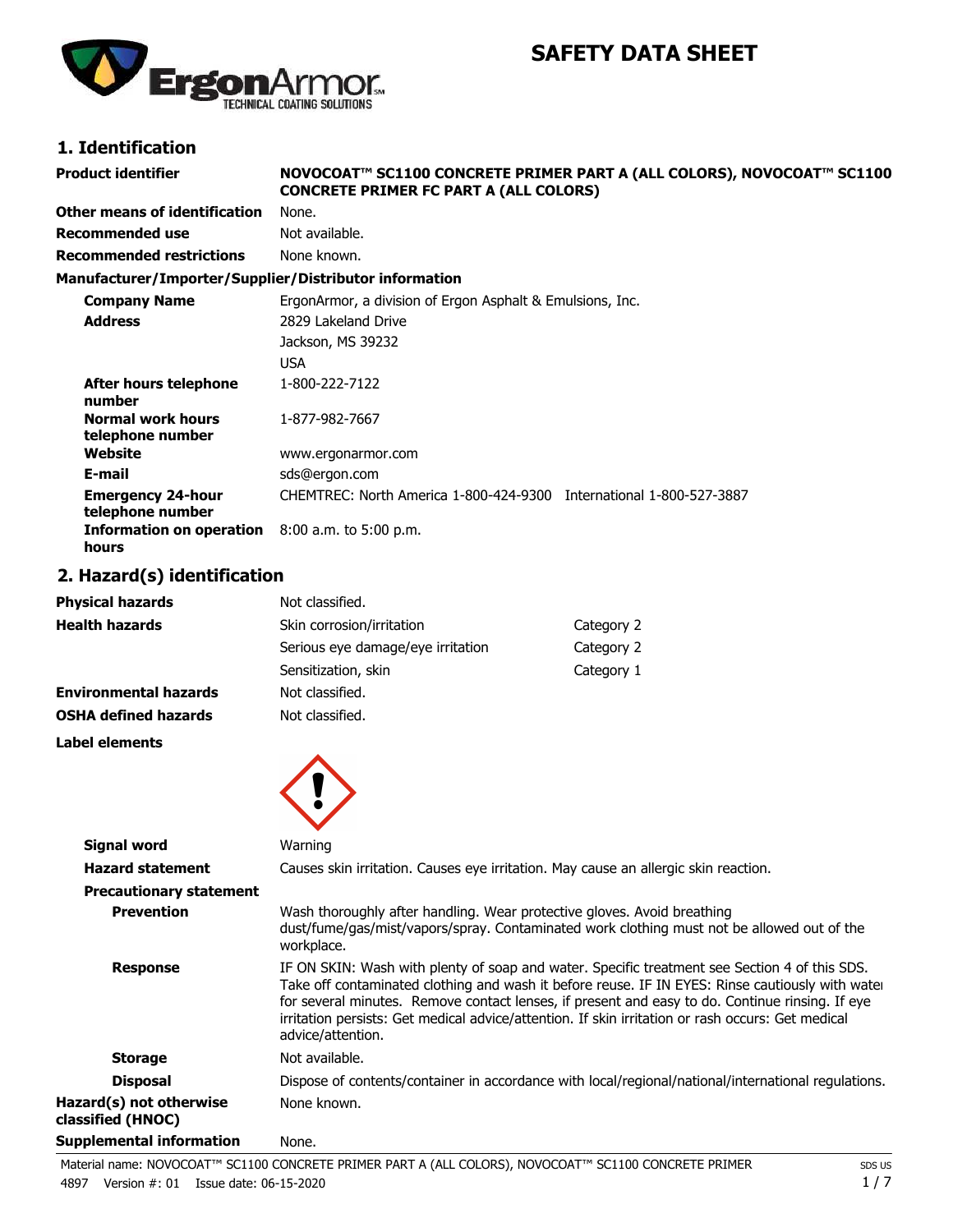## **3. Composition/information on ingredients**

#### **Mixtures**

| <b>Chemical name</b>                                 | Common name and synonyms | <b>CAS</b> number | $\frac{0}{0}$ |
|------------------------------------------------------|--------------------------|-------------------|---------------|
| BISPHENOL A-(EPICHLORHYDRIN)<br>EPOXY RESIN          |                          | 25068-38-6        | 75 - 85       |
| PHENOL-FORMALDEHYDE POLYMER<br><b>GLYCIDYL ETHER</b> |                          | 28064-14-4        | $5 - 15$      |

Other components below reportable levels 10.5111

\*Designates that a specific chemical identity and/or percentage of composition has been withheld as a trade secret.

#### **4. First-aid measures** Remove victim to fresh air and keep at rest in a position comfortable for breathing. Oxygen or artificial respiration if needed. Do not use mouth-to-mouth method if victim inhaled the substance. Induce artificial respiration with the aid of a pocket mask equipped with a one-way valve or other proper respiratory medical device. Call a physician or poison control center immediately. **Inhalation** Remove contaminated clothing immediately and wash skin with soap and water. Call a physician or poison control center immediately. Chemical burns must be treated by a physician. For minor skin contact, avoid spreading material on unaffected skin. Wash contaminated clothing before reuse. Wash clothing separately before reuse. **Skin contact** Immediately flush eyes with plenty of water for at least 15 minutes. If a contact lens is present, DO NOT delay irrigation or attempt to remove the lens. Continue rinsing. Call a physician or poison control center immediately. **Eye contact** Call a physician or poison control center immediately. If swallowed, rinse mouth with water (only if the person is conscious). Never give anything by mouth to a victim who is unconscious or is having convulsions. Do not induce vomiting. If vomiting occurs, keep head low so that stomach content doesn't get into the lungs. Do not use mouth-to-mouth method if victim ingested the substance. Induce artificial respiration with the aid of a pocket mask equipped with a one-way valve or other proper respiratory medical device. **Ingestion Most important** May cause an allergic skin reaction. Irritation of eyes. **symptoms/effects, acute and delayed** Provide general supportive measures and treat symptomatically. Keep victim under observation. Symptoms may be delayed. **Indication of immediate medical attention and special treatment needed** Wash contaminated clothing before reuse. Ensure that medical personnel are aware of the **General information**

## **5. Fire-fighting measures**

| Suitable extinguishing media                                        | Water fog. Alcohol foam. Foam. Dry chemical powder. Carbon dioxide (CO2).                                                                                                         |
|---------------------------------------------------------------------|-----------------------------------------------------------------------------------------------------------------------------------------------------------------------------------|
| Unsuitable extinguishing<br>media                                   | Water. Do not use water jet as an extinguisher, as this will spread the fire.                                                                                                     |
| Specific hazards arising from<br>the chemical                       | Fire may produce irritating, corrosive and/or toxic gases.                                                                                                                        |
| Special protective equipment<br>and precautions for<br>firefighters | Wear full protective clothing, including helmet, self-contained positive pressure or pressure demand<br>breathing apparatus, protective clothing and face mask.                   |
| <b>Fire fighting</b><br>equipment/instructions                      | In the event of fire, cool tanks with water spray. Cool containers exposed to flames with water until<br>well after the fire is out. Water runoff can cause environmental damage. |
| <b>Specific methods</b>                                             | Use water spray to cool unopened containers.                                                                                                                                      |
| <b>General fire hazards</b>                                         | No unusual fire or explosion hazards noted.                                                                                                                                       |

material(s) involved, and take precautions to protect themselves. Show this safety data sheet to the

## **6. Accidental release measures**

| <b>Personal precautions,</b>                     | Keep unnecessary personnel away. Keep people away from and upwind of spill/leak. Wear                                                                                                                                                                                                 |
|--------------------------------------------------|---------------------------------------------------------------------------------------------------------------------------------------------------------------------------------------------------------------------------------------------------------------------------------------|
| protective equipment and<br>emergency procedures | appropriate protective equipment and clothing during clean-up. Do not breathe mist or vapor. Fully<br>encapsulating, vapor protective clothing should be worn for spills and leaks with no fire. Do not                                                                               |
|                                                  | touch damaged containers or spilled material unless wearing appropriate protective clothing.<br>Ventilate closed spaces before entering them. Local authorities should be advised if significant<br>spillages cannot be contained. For personal protection, see section 8 of the SDS. |

doctor in attendance.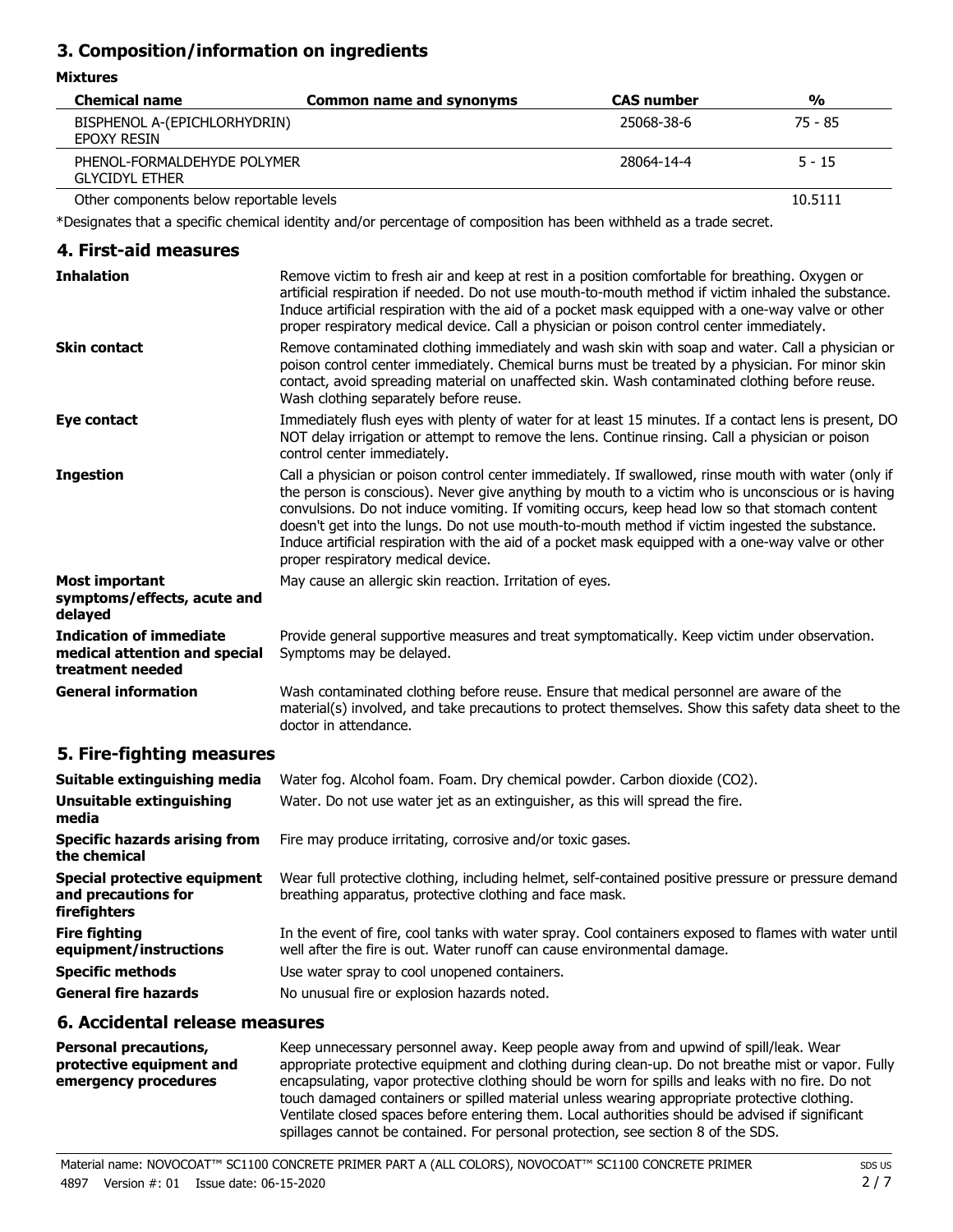| <b>Methods and materials for</b><br>containment and cleaning up | Extinguish all flames in the vicinity. This product is miscible in water. Prevent entry into waterways,<br>sewer, basements or confined areas.                                                                                                                                                                                                                       |
|-----------------------------------------------------------------|----------------------------------------------------------------------------------------------------------------------------------------------------------------------------------------------------------------------------------------------------------------------------------------------------------------------------------------------------------------------|
|                                                                 | Large Spills: Stop the flow of material, if this is without risk. Dike the spilled material, where this is<br>possible. Cover with plastic sheet to prevent spreading. Use a non-combustible material like<br>vermiculite, sand or earth to soak up the product and place into a container for later disposal.<br>Following product recovery, flush area with water. |
|                                                                 | Small Spills: Wipe up with absorbent material (e.g. cloth, fleece). Clean surface thoroughly to<br>remove residual contamination.                                                                                                                                                                                                                                    |
|                                                                 | Never return spills to original containers for re-use.                                                                                                                                                                                                                                                                                                               |
|                                                                 | Never return spills in original containers for re-use.                                                                                                                                                                                                                                                                                                               |
| <b>Environmental precautions</b>                                | Prevent further leakage or spillage if safe to do so. Avoid discharge into drains, water courses or<br>onto the ground.                                                                                                                                                                                                                                              |
| 7. Handling and storage                                         |                                                                                                                                                                                                                                                                                                                                                                      |
| <b>Precautions for safe handling</b>                            | Avoid contact with eyes, skin, and clothing. Provide adequate ventilation. Wear appropriate<br>personal protective equipment. Do not handle until all safety precautions have been read and                                                                                                                                                                          |

|                                                                    | get this material in contact with skin. Do not taste or swallow. Avoid prolonged exposure. Do not<br>get this material on clothing. Observe good industrial hygiene practices. Do not breathe<br>dust/fume/gas/mist/vapors/spray. Wash hands thoroughly after handling. |
|--------------------------------------------------------------------|-------------------------------------------------------------------------------------------------------------------------------------------------------------------------------------------------------------------------------------------------------------------------|
| Conditions for safe storage,<br>including any<br>incompatibilities | Store locked up. Store in original tightly closed container. Keep away from food, drink and animal<br>feedingstuffs.                                                                                                                                                    |

understood. Do not get this material in contact with eyes. When using do not eat or drink. Do not

## **8. Exposure controls/personal protection**

#### **Occupational exposure limits**

The following constituents are the only constituents of the product which have a PEL, TLV or other recommended exposure limit. At this time, the other constituents have no known exposure limits.

| <b>Biological limit values</b>                          | No biological exposure limits noted for the ingredient(s).                                                                                                                                                                                                                                         |
|---------------------------------------------------------|----------------------------------------------------------------------------------------------------------------------------------------------------------------------------------------------------------------------------------------------------------------------------------------------------|
| <b>Appropriate engineering</b><br>controls              | Provide adequate ventilation, including appropriate local extraction, to ensure that the defined<br>occupational exposure limit is not exceeded.                                                                                                                                                   |
|                                                         | Individual protection measures, such as personal protective equipment                                                                                                                                                                                                                              |
| Eye/face protection                                     | Face shield is recommended. Wear safety glasses with side shields (or goggles).                                                                                                                                                                                                                    |
| <b>Skin protection</b><br><b>Hand protection</b>        | Wear appropriate chemical resistant gloves.                                                                                                                                                                                                                                                        |
| <b>Other</b>                                            | Wear appropriate chemical resistant clothing. Use of an impervious apron is recommended.                                                                                                                                                                                                           |
| <b>Respiratory protection</b><br><b>Thermal hazards</b> | In case of insufficient ventilation, wear suitable respiratory equipment.<br>Wear appropriate thermal protective clothing, when necessary.                                                                                                                                                         |
| <b>General hygiene</b><br>considerations                | Always observe good personal hygiene measures, such as washing after handling the material and<br>before eating, drinking, and/or smoking. Routinely wash work clothing and protective equipment to<br>remove contaminants. Contaminated work clothing should not be allowed out of the workplace. |

### **9. Physical and chemical properties**

#### **Appearance**

| <b>Physical state</b>                      | Liquid.                       |
|--------------------------------------------|-------------------------------|
| Form                                       | Liguid.                       |
| Color                                      | Not available.                |
| Odor                                       | Not available.                |
| Odor threshold                             | Not available.                |
| рH                                         | Not available.                |
| Melting point/freezing point               | Not available.                |
| Initial boiling point and<br>boiling range | 302 °F (150 °C) estimated     |
| Flash point                                | 482.0 °F (250.0 °C) estimated |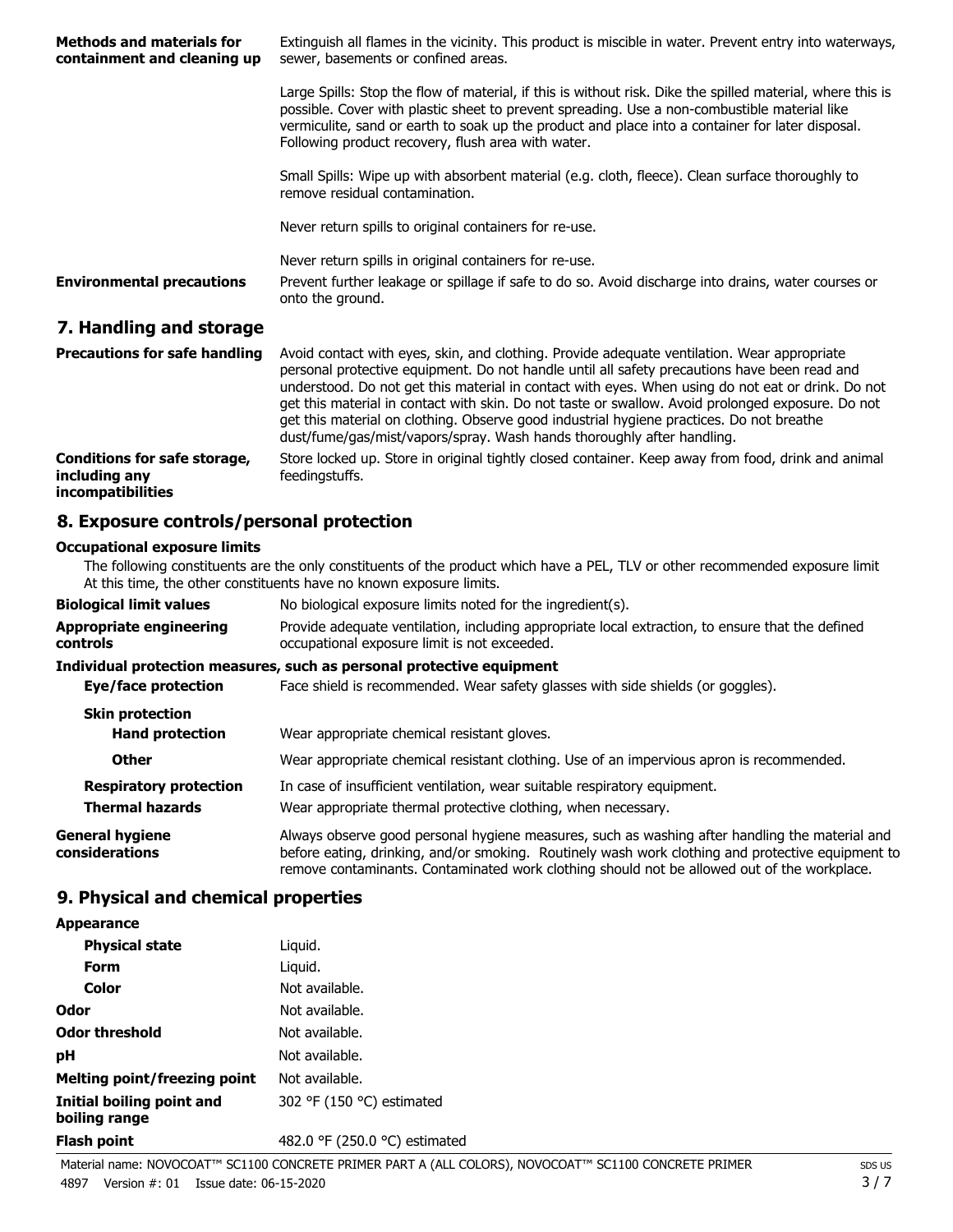| <b>Evaporation rate</b>                           | Not available.         |
|---------------------------------------------------|------------------------|
| Flammability (solid, gas)                         | Not applicable.        |
| Upper/lower flammability or explosive limits      |                        |
| Flammability limit - lower Not available.<br>(%)  |                        |
| <b>Flammability limit -</b><br>upper $(\% )$      | Not available.         |
| <b>Explosive limit - lower</b><br>(%)             | Not available.         |
| <b>Explosive limit - upper</b><br>(%)             | Not available.         |
| Vapor pressure                                    | 0.01 hPa estimated     |
| <b>Vapor density</b>                              | Not available.         |
| <b>Relative density</b>                           | Not available.         |
| Solubility(ies)                                   |                        |
| <b>Solubility (water)</b>                         | Not available.         |
| <b>Partition coefficient</b><br>(n-octanol/water) | Not available.         |
| <b>Auto-ignition temperature</b>                  | Not available.         |
| <b>Decomposition temperature</b>                  | Not available.         |
| <b>Viscosity</b>                                  | Not available.         |
| <b>Other information</b>                          |                        |
| <b>Density</b>                                    | 9.15 lbs/gal estimated |
| <b>Specific gravity</b>                           | 1.10 estimated         |

## **10. Stability and reactivity**

| <b>Reactivity</b>                            | The product is stable and non-reactive under normal conditions of use, storage and transport |
|----------------------------------------------|----------------------------------------------------------------------------------------------|
| <b>Chemical stability</b>                    | Stable under normal temperature conditions.                                                  |
| <b>Possibility of hazardous</b><br>reactions | No dangerous reaction known under conditions of normal use.                                  |
| <b>Conditions to avoid</b>                   | Contact with incompatible materials.                                                         |
| <b>Incompatible materials</b>                | Strong oxidizing agents.                                                                     |
| <b>Hazardous decomposition</b><br>products   | Irritating and/or toxic fumes and gases may be emitted upon the products decomposition.      |

## **11. Toxicological information**

### **Information on likely routes of exposure**

| <b>Inhalation</b>                                                                  | May be harmful if inhaled.                                                                                                                                                                                                                                                                                    |  |  |
|------------------------------------------------------------------------------------|---------------------------------------------------------------------------------------------------------------------------------------------------------------------------------------------------------------------------------------------------------------------------------------------------------------|--|--|
| <b>Skin contact</b>                                                                | Causes skin irritation. May cause an allergic skin reaction.                                                                                                                                                                                                                                                  |  |  |
| Eye contact                                                                        | Causes eye irritation.                                                                                                                                                                                                                                                                                        |  |  |
| <b>Ingestion</b>                                                                   | May be harmful if swallowed.                                                                                                                                                                                                                                                                                  |  |  |
| Symptoms related to the<br>physical, chemical and<br>toxicological characteristics | Irritation of eyes and mucous membranes. Exposed individuals may experience eye tearing,<br>redness, and discomfort. Skin irritation. May cause redness and pain. May cause an allergic skin<br>reaction. Dermatitis. Rash. Symptoms may include stinging, tearing, redness, swelling, and blurred<br>vision. |  |  |

#### **Information on toxicological effects**

| <b>Acute toxicity</b>            | Not known.              |
|----------------------------------|-------------------------|
| <b>Skin corrosion/irritation</b> | Causes skin irritation. |
| Serious eye damage/eye           | Causes eye irritation.  |
| irritation                       |                         |

#### **Respiratory or skin sensitization**

#### **Respiratory sensitization** Not a respiratory sensitizer. Causes skin irritation. May cause an allergic skin reaction. May cause allergic skin disorders in sensitive individuals. **Skin sensitization**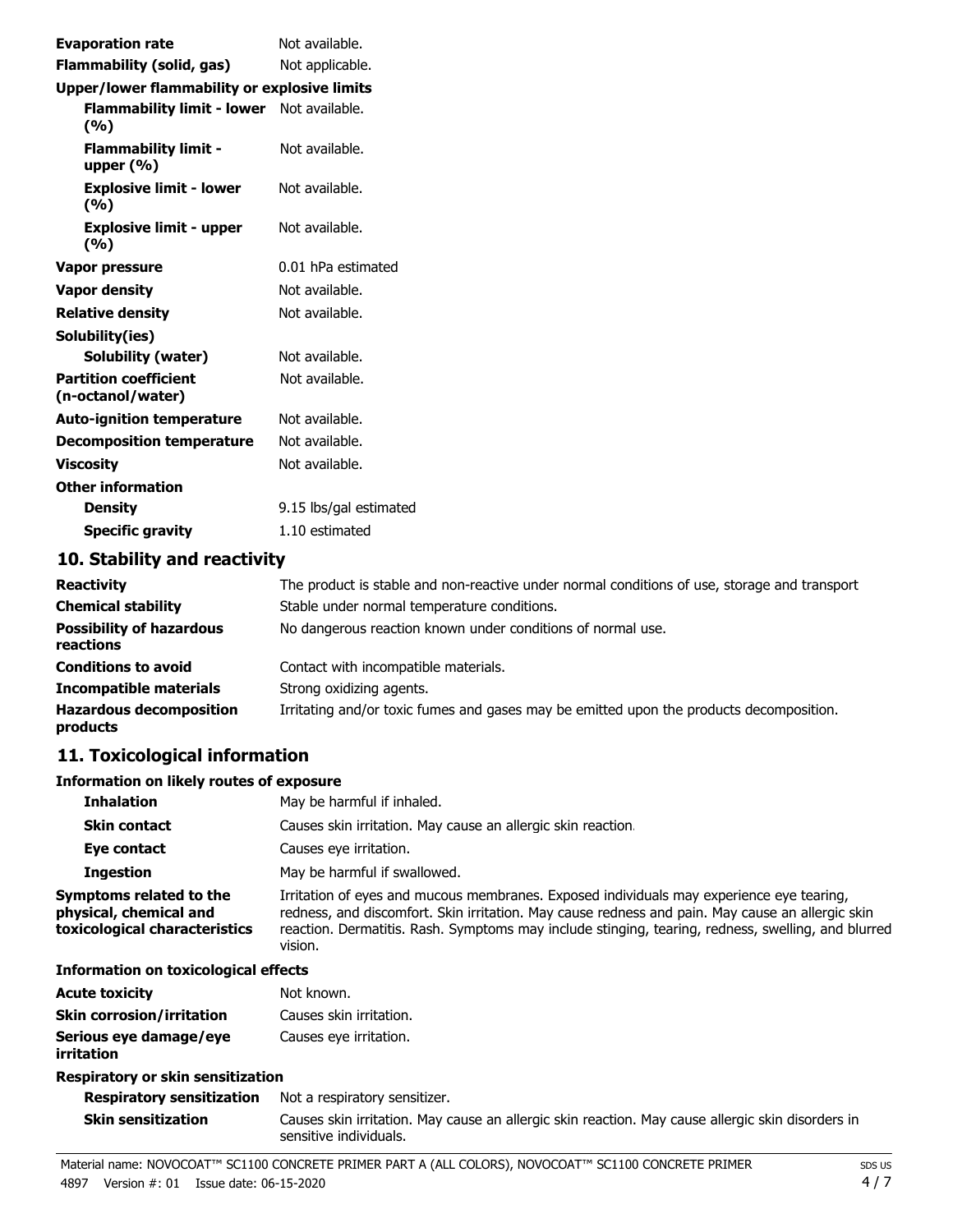| <b>Germ cell mutagenicity</b>                                                 | No data available to indicate product or any components present at greater than 0.1% are<br>mutagenic or genotoxic.                                                                                                    |                                                                                                                                                                                                       |                                                                                                       |  |  |  |
|-------------------------------------------------------------------------------|------------------------------------------------------------------------------------------------------------------------------------------------------------------------------------------------------------------------|-------------------------------------------------------------------------------------------------------------------------------------------------------------------------------------------------------|-------------------------------------------------------------------------------------------------------|--|--|--|
| Carcinogenicity                                                               | This product is not considered to be a carcinogen by IARC, ACGIH, NTP, or OSHA.                                                                                                                                        |                                                                                                                                                                                                       |                                                                                                       |  |  |  |
| <b>IARC Monographs. Overall Evaluation of Carcinogenicity</b>                 |                                                                                                                                                                                                                        |                                                                                                                                                                                                       |                                                                                                       |  |  |  |
| Not listed.<br>OSHA Specifically Regulated Substances (29 CFR 1910.1001-1052) |                                                                                                                                                                                                                        |                                                                                                                                                                                                       |                                                                                                       |  |  |  |
| Not regulated.<br>US. National Toxicology Program (NTP) Report on Carcinogens |                                                                                                                                                                                                                        |                                                                                                                                                                                                       |                                                                                                       |  |  |  |
| Not listed.                                                                   |                                                                                                                                                                                                                        |                                                                                                                                                                                                       |                                                                                                       |  |  |  |
| <b>Reproductive toxicity</b>                                                  |                                                                                                                                                                                                                        | This product is not expected to cause reproductive or developmental effects                                                                                                                           |                                                                                                       |  |  |  |
| <b>Specific target organ toxicity</b><br>- single exposure                    | Not classified.                                                                                                                                                                                                        |                                                                                                                                                                                                       |                                                                                                       |  |  |  |
| <b>Specific target organ toxicity</b><br>- repeated exposure                  | Not classified.                                                                                                                                                                                                        |                                                                                                                                                                                                       |                                                                                                       |  |  |  |
| <b>Aspiration hazard</b>                                                      |                                                                                                                                                                                                                        | Not an aspiration hazard.                                                                                                                                                                             |                                                                                                       |  |  |  |
| <b>Chronic effects</b>                                                        |                                                                                                                                                                                                                        | Prolonged inhalation may be harmful.                                                                                                                                                                  |                                                                                                       |  |  |  |
| 12. Ecological information                                                    |                                                                                                                                                                                                                        |                                                                                                                                                                                                       |                                                                                                       |  |  |  |
| <b>Ecotoxicity</b>                                                            |                                                                                                                                                                                                                        | The product is not classified as environmentally hazardous. However, this does not exclude the<br>possibility that large or frequent spills can have a harmful or damaging effect on the environment. |                                                                                                       |  |  |  |
| <b>Product</b>                                                                |                                                                                                                                                                                                                        | <b>Species</b>                                                                                                                                                                                        | <b>Test Results</b>                                                                                   |  |  |  |
| COLORS)                                                                       |                                                                                                                                                                                                                        |                                                                                                                                                                                                       | NOVOCOAT™ SC1100 CONCRETE PRIMER PART A (ALL COLORS), NOVOCOAT™ SC1100 CONCRETE PRIMER FC PART A (ALL |  |  |  |
| <b>Aquatic</b>                                                                |                                                                                                                                                                                                                        |                                                                                                                                                                                                       |                                                                                                       |  |  |  |
| Crustacea                                                                     | <b>EC50</b>                                                                                                                                                                                                            | Daphnia                                                                                                                                                                                               | 3.3809 mg/l, 48 hours estimated                                                                       |  |  |  |
| Fish                                                                          | <b>LC50</b>                                                                                                                                                                                                            | Fish                                                                                                                                                                                                  | 1.8834 mg/l, 96 hours estimated                                                                       |  |  |  |
| <b>Components</b>                                                             |                                                                                                                                                                                                                        | <b>Species</b>                                                                                                                                                                                        | <b>Test Results</b>                                                                                   |  |  |  |
| PHENOL-FORMALDEHYDE POLYMER GLYCIDYL ETHER (CAS 28064-14-4)                   |                                                                                                                                                                                                                        |                                                                                                                                                                                                       |                                                                                                       |  |  |  |
| <b>Aquatic</b>                                                                |                                                                                                                                                                                                                        |                                                                                                                                                                                                       |                                                                                                       |  |  |  |
| Acute                                                                         |                                                                                                                                                                                                                        |                                                                                                                                                                                                       |                                                                                                       |  |  |  |
| Fish                                                                          | <b>LC50</b>                                                                                                                                                                                                            | Fish                                                                                                                                                                                                  | $1 - 10$ mg/l                                                                                         |  |  |  |
| * Estimates for product may be based on additional component data not shown.  |                                                                                                                                                                                                                        |                                                                                                                                                                                                       |                                                                                                       |  |  |  |
| <b>Persistence and degradability</b>                                          |                                                                                                                                                                                                                        | No data is available on the degradability of this product.                                                                                                                                            |                                                                                                       |  |  |  |
| <b>Bioaccumulative potential</b>                                              |                                                                                                                                                                                                                        |                                                                                                                                                                                                       |                                                                                                       |  |  |  |
| <b>Mobility in soil</b>                                                       |                                                                                                                                                                                                                        | No data available.                                                                                                                                                                                    |                                                                                                       |  |  |  |
| <b>Other adverse effects</b>                                                  |                                                                                                                                                                                                                        | No other adverse environmental effects (e.g. ozone depletion, photochemical ozone creation<br>potential, endocrine disruption, global warming potential) are expected from this component.            |                                                                                                       |  |  |  |
| 13. Disposal considerations                                                   |                                                                                                                                                                                                                        |                                                                                                                                                                                                       |                                                                                                       |  |  |  |
| <b>Disposal instructions</b>                                                  |                                                                                                                                                                                                                        | Collect and reclaim or dispose in sealed containers at licensed waste disposal site. Dispose of<br>contents/container in accordance with local/regional/national/international regulations.           |                                                                                                       |  |  |  |
| Local disposal regulations                                                    |                                                                                                                                                                                                                        | Dispose in accordance with all applicable regulations.                                                                                                                                                |                                                                                                       |  |  |  |
| <b>Hazardous waste code</b>                                                   |                                                                                                                                                                                                                        | The waste code should be assigned in discussion between the user, the producer and the waste<br>disposal company.                                                                                     |                                                                                                       |  |  |  |
| <b>Waste from residues /</b><br>unused products                               | Dispose of in accordance with local regulations. Empty containers or liners may retain some product<br>residues. This material and its container must be disposed of in a safe manner (see: Disposal<br>instructions). |                                                                                                                                                                                                       |                                                                                                       |  |  |  |
| <b>Contaminated packaging</b>                                                 | Since emptied containers may retain product residue, follow label warnings even after container is<br>emptied. Empty containers should be taken to an approved waste handling site for recycling or<br>disposal.       |                                                                                                                                                                                                       |                                                                                                       |  |  |  |
| 14. Transport information                                                     |                                                                                                                                                                                                                        |                                                                                                                                                                                                       |                                                                                                       |  |  |  |

### **DOT**

Not regulated as dangerous goods.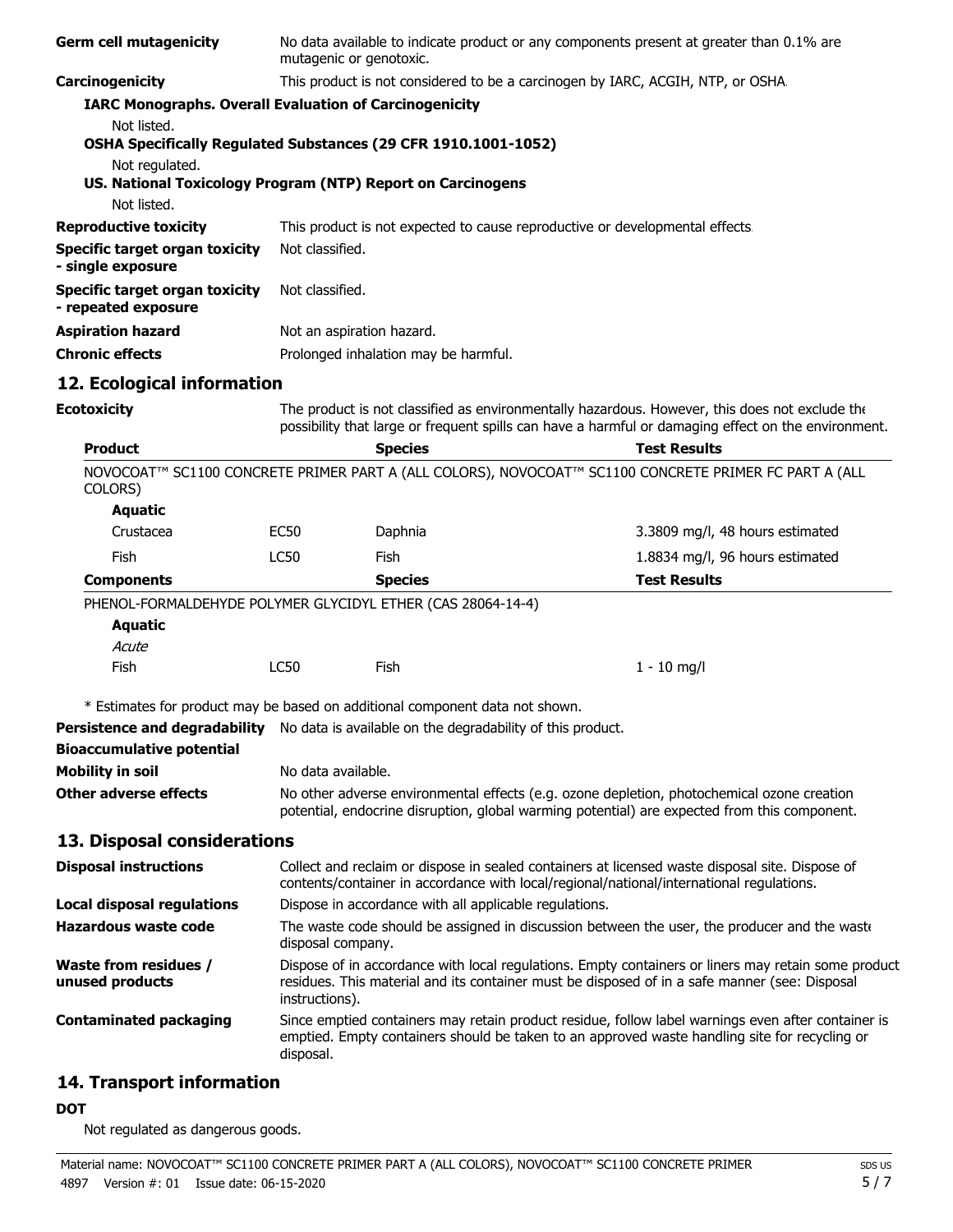### **IATA**

Not regulated as dangerous goods.

#### **IMDG**

| <b>UN number</b>                                                                   | UN3082                                                                                                                                                                    |
|------------------------------------------------------------------------------------|---------------------------------------------------------------------------------------------------------------------------------------------------------------------------|
| UN proper shipping name                                                            | ENVIRONMENTALLY HAZARDOUS SUBSTANCE, LIQUID, N.O.S. (BISPHENOL<br>A-(EPICHLORHYDRIN) EPOXY RESIN, PHENOL-FORMALDEHYDE POLYMER GLYCIDYL ETHER),<br><b>MARINE POLLUTANT</b> |
| Transport hazard class(es)                                                         |                                                                                                                                                                           |
| <b>Class</b>                                                                       | 9                                                                                                                                                                         |
| Subsidiary risk                                                                    |                                                                                                                                                                           |
| Packing group                                                                      | Ш                                                                                                                                                                         |
| <b>Environmental hazards</b>                                                       |                                                                                                                                                                           |
| <b>Marine pollutant</b>                                                            | Yes                                                                                                                                                                       |
| <b>EmS</b>                                                                         | $F-A. S-F$                                                                                                                                                                |
| <b>Special precautions for</b>                                                     | Not available.                                                                                                                                                            |
| user                                                                               |                                                                                                                                                                           |
| <b>Transport in bulk according to</b> Not established.<br>Annex II of MARPOL 73/78 |                                                                                                                                                                           |

**and the IBC Code**

## **IMDG**



### **Marine pollutant**



**General information** IMDG Regulated Marine Pollutant.

## **15. Regulatory information**

**US federal regulations**

This product is a "Hazardous Chemical" as defined by the OSHA Hazard Communication Standard, 29 CFR 1910.1200.

**TSCA Section 12(b) Export Notification (40 CFR 707, Subpt. D)**

Not regulated.

### **CERCLA Hazardous Substance List (40 CFR 302.4)**

Not listed.

### **SARA 304 Emergency release notification**

Not regulated.

**OSHA Specifically Regulated Substances (29 CFR 1910.1001-1052)**

Not regulated.

## **Superfund Amendments and Reauthorization Act of 1986 (SARA)**

#### **SARA 302 Extremely hazardous substance**

Not listed.